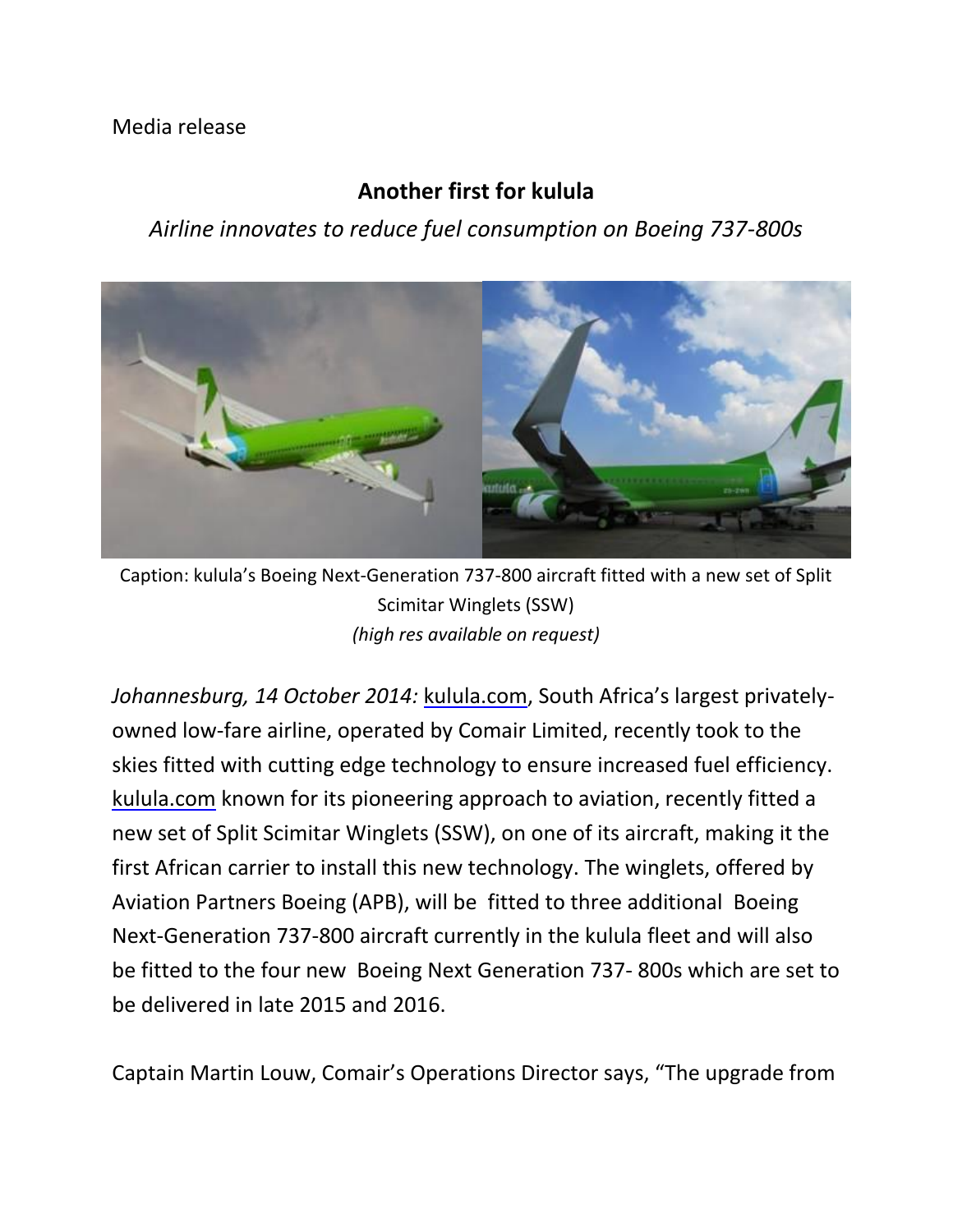the current Blended Winglets to new Split Scimitar Winglets (SSW) will reduce fuel consumption by 1.4% per aircraft, increase efficiency, reduce carbon emissions and result in an average cost saving of R1.3 million per aircraft per year. This is vital to keep up-to-date with new technology in order to manage our exposure to the volatile fuel price, minimise its impact on airfares and ensure continuous sustainability."

Christopher Stafford, Director of Sales and Marketing for Aviation Partners Boeing (APB) says, "The Split Scimitar Winglets program is a culmination of a six year design effort and has been our most successful product launch in history. We have used the latest technology to improve aerodynamics resulting in less drag on the aircraft which improves fuel efficiency and takeoff performance and minimises environmental impact and maintenance costs. Comair is the first African company to install the new Split Scimitar Winglets to its aircraft which is testament to the company's long-term objective of investing in future technology to ensure continuous sustainability."

The SSW uses the existing Blended Winglet structure (the upward-turned part) but adds new aerodynamic scimitar tips and a large ventral strake (the downward-turned part) that curves backwards like a scimitar (a sword with a curved blade). The aerodynamic crafted upswept wingtips minimise drag by reducing the wingtip vortices -mini tornadoes that occur at the ends of airplane wings because of differing pressure above and below.

In March this year Comair announced an order for eight Boeing 737 MAX 8s; in September Comair released positive year-end financial results which can be attributed to the company using more fuel efficient aircraft and equipment, and now it is once again leading the way with innovation and